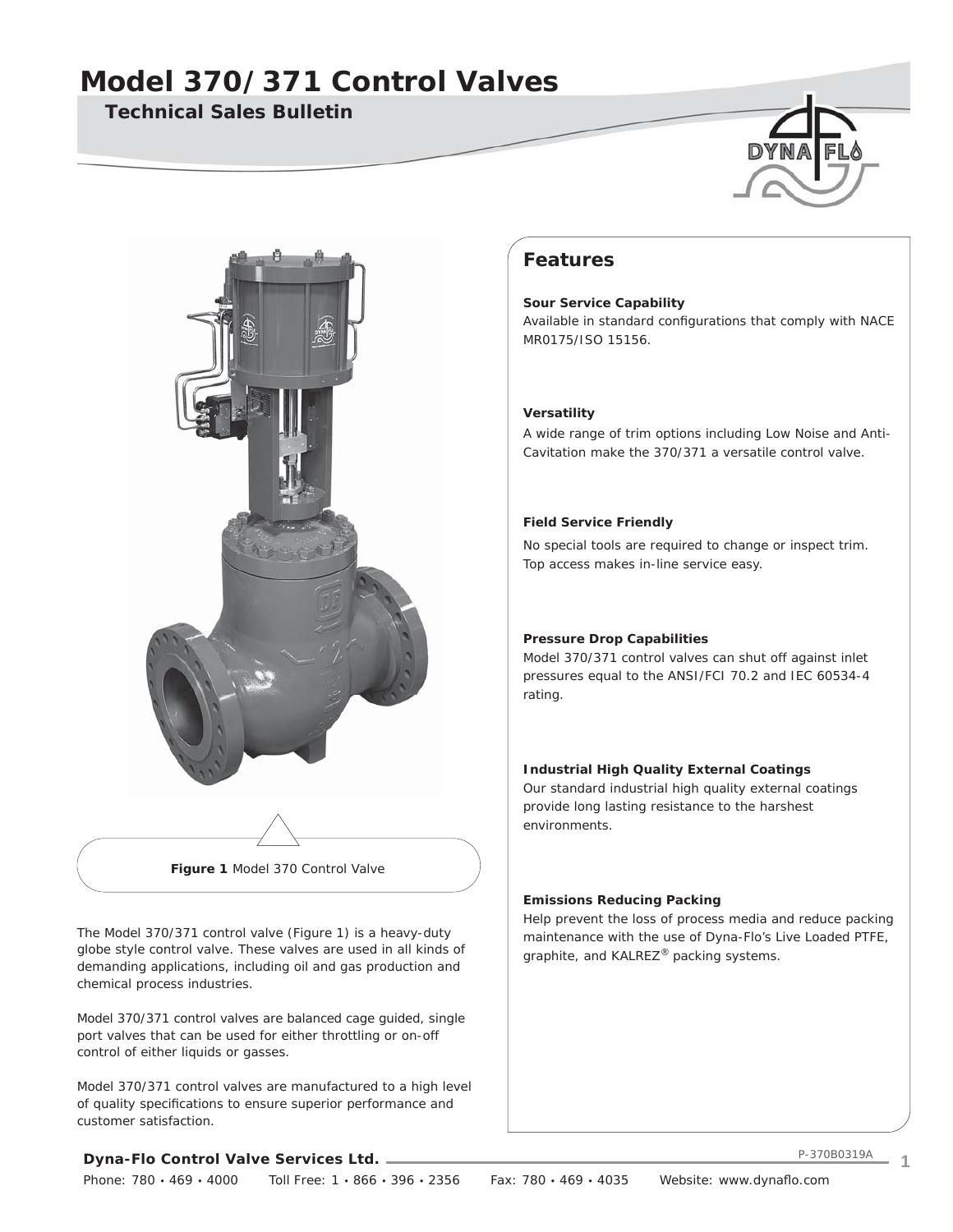**Technical Sales Bulletin**



## **SPECIFICATIONS**

#### **Confi gurations**

 The Model 370/371 control valve is a high capacity single port, globe style valve, with a bolted type bonnet. The standard valve plug action is push down to close.

Consult your Dyna-Flo sales office for other available configurations.

#### **Sizes and Connection Styles**

 Models: 370 & 371 Size: 12", 14", and 16" Rating: ASME 150 / 300 / 600 Connections: RF

#### **Maximum Inlet Pressures and Temperatures**

 Flanged valves consistent with ASME Class rating as per ASME B16.34, unless limited by material, pressure or temperature limitations.

#### **Maximum Pressure Drops**

 Maximum pressure drop is the same as maximum inlet pressure unless otherwise rated by a specific trim construction.

#### **Standard Shut-off Classifi cations**

 In accordance with ANSI/FCI 70.2 and IEC 60534-4 Model 370 Metal Seat: Class V Standard. Class IV Optional. Model 370 Anti-Cavitation 2 Stage: Class V Standard. Model 371 Metal Seat: Class IV Standard.

#### **Flow Direction**

 Flow Down (Standard) Low-Noise Trim - Flow Up Anti-Cavitation Trim - Flow Down

**Dimensions Valve Outline Dimension Diagram** Refer to Figure 2.

**Valve Assembly Dimensions** Refer to Tables 3 & 4.

**Approximate Valve Body and Actuator Weights** Refer to Table 2.

#### **Materials**

Body and bonnet material options include:

LCC (A350-LF2 optional\* bonnet material)

WCC (A350-LF2 optional\* bonnet material)

CF8M (A182-F316 optional\* bonnet material)

 \***NOTE:** Dyna-Flo reserves the right to substitute a cast material with the forged bar equivalent in the event a casting is not available.

 Refer to Tables 5 & 6 for typical construction materials. Refer to Table 7 for trim selections.

**Cross-Section of the Model 370/371 Control Valves** Refer to Figures 3 & 4.

**Characteristics, Port Diameters, Stem and Yoke Boss** Refer to Table 1.

4 to 8 inch (102 to 203 mm) Available Plug Travel.

#### **Packing Type and Examples**

 The Standard packing is PTFE V-ring. Live-loaded low emission, graphite and other packing arrangements are available. Refer to the Model Builder and Figure 5.

#### **Valve Sizing Coefficients**

For standard coefficients at maximum travel, refer to Table 9. For full list of coefficients refer to document P-CVSM.

For more information and other options contact your Dyna-Flo sales office.

**Dyna-Flo Control Valve Services Ltd.**

P-370B0319A **2**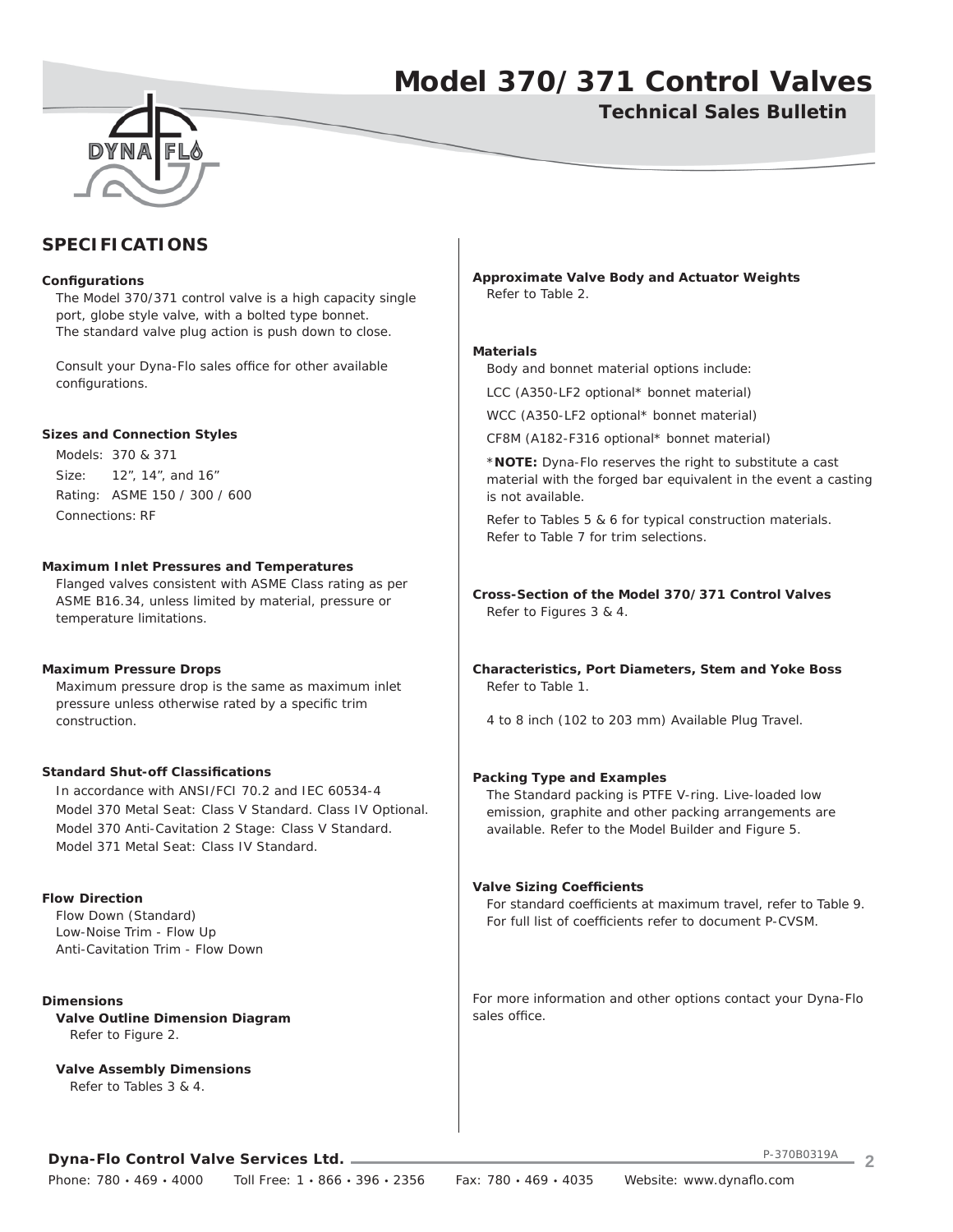**Technical Sales Bulletin**

| DYNA FLY |  |
|----------|--|
|          |  |
|          |  |
|          |  |

**Table 2**

**Table 3**

**Table 4**

| Table 1<br>Port Diameters, Stem and Yoke Boss Diameters |                                                                |                      |     |      |                                                         |             |            |  |  |
|---------------------------------------------------------|----------------------------------------------------------------|----------------------|-----|------|---------------------------------------------------------|-------------|------------|--|--|
| <b>Valve Size</b>                                       | Characteristic                                                 | <b>Port Diameter</b> |     |      | <b>Standard Yoke Boss Diameter (YBD)</b><br><b>Stem</b> |             | <b>YBD</b> |  |  |
|                                                         |                                                                | Inch                 | mm  | Inch | mm                                                      | <b>Inch</b> | mm         |  |  |
| 12                                                      | Equal Percentage / Linear /<br>Anti-Cavitation / Low Noise III | 11.00                | 279 | 1.25 | 31.8                                                    | 5.00        | 127        |  |  |
| 14                                                      | Equal Percentage / Linear /<br>Anti-Cavitation / Low Noise III | 11.00                | 279 | 1.25 | 31.8                                                    | 5.00        | 127        |  |  |
| 16                                                      | Equal Percentage / Linear /<br>Anti-Cavitation / Low Noise III | 11.00                | 279 | 1.25 | 31.8                                                    | 5.00        | 127        |  |  |

### **Approximate Valve Weights**

| Valve Size (inch) | <b>End Connection</b> | Ib    | Kg    |
|-------------------|-----------------------|-------|-------|
|                   | RF                    | 3,100 | 1,410 |
|                   | RF                    | 3,450 | 1,565 |
| 16                | RF                    | 3,800 | 1,720 |

### **Valve Assembly Dimensions A & B**

Inches (mm) (Refer to Figure 2)

| Valve       |                       |              |              |              |             |
|-------------|-----------------------|--------------|--------------|--------------|-------------|
| Size (inch) | <b>End Connection</b> | <b>CL150</b> | <b>CL300</b> | <b>CL600</b> | в           |
| 12          | <b>RF</b>             | 29.00 (737)  | 30.50 (775)  | 32.25 (819)  | 13.00 (330) |
| 14          | <b>RF</b>             | 35.00 (889)  | 36.50 (927)  | 38.25 (972)  | 13.00 (330) |
| 16          | <b>RF</b>             | 40.00 (1016) | 41.62 (1057) | 43.62 (1108) | 13.00 (330) |

### **Valve Assembly Dimensions C**

Inches (mm) (Refer to Figure 2)

| Valve       | <b>STANDARD BONNET</b> |             |  |  |  |  |
|-------------|------------------------|-------------|--|--|--|--|
| Size (inch) | С                      | MAX. TRAVEL |  |  |  |  |
| 12          | 23.31 (592)            | 5.50(140)   |  |  |  |  |
|             | 29.31 (745)            | 8.00(203)   |  |  |  |  |
|             | 23.31 (592)            | 5.50(140)   |  |  |  |  |
| 14          | 29.31 (745)            | 8.00(203)   |  |  |  |  |
|             | 23.31 (592)            | 5.50(140)   |  |  |  |  |
| 16          | 29.31 (745)            | 8.00(203)   |  |  |  |  |

### **Dyna-Flo Control Valve Services Ltd.**

Phone: 780 · 469 · 4000 Toll Free: 1 · 866 · 396 · 2356 Fax: 780 · 469 · 4035 Website: www.dynaflo.com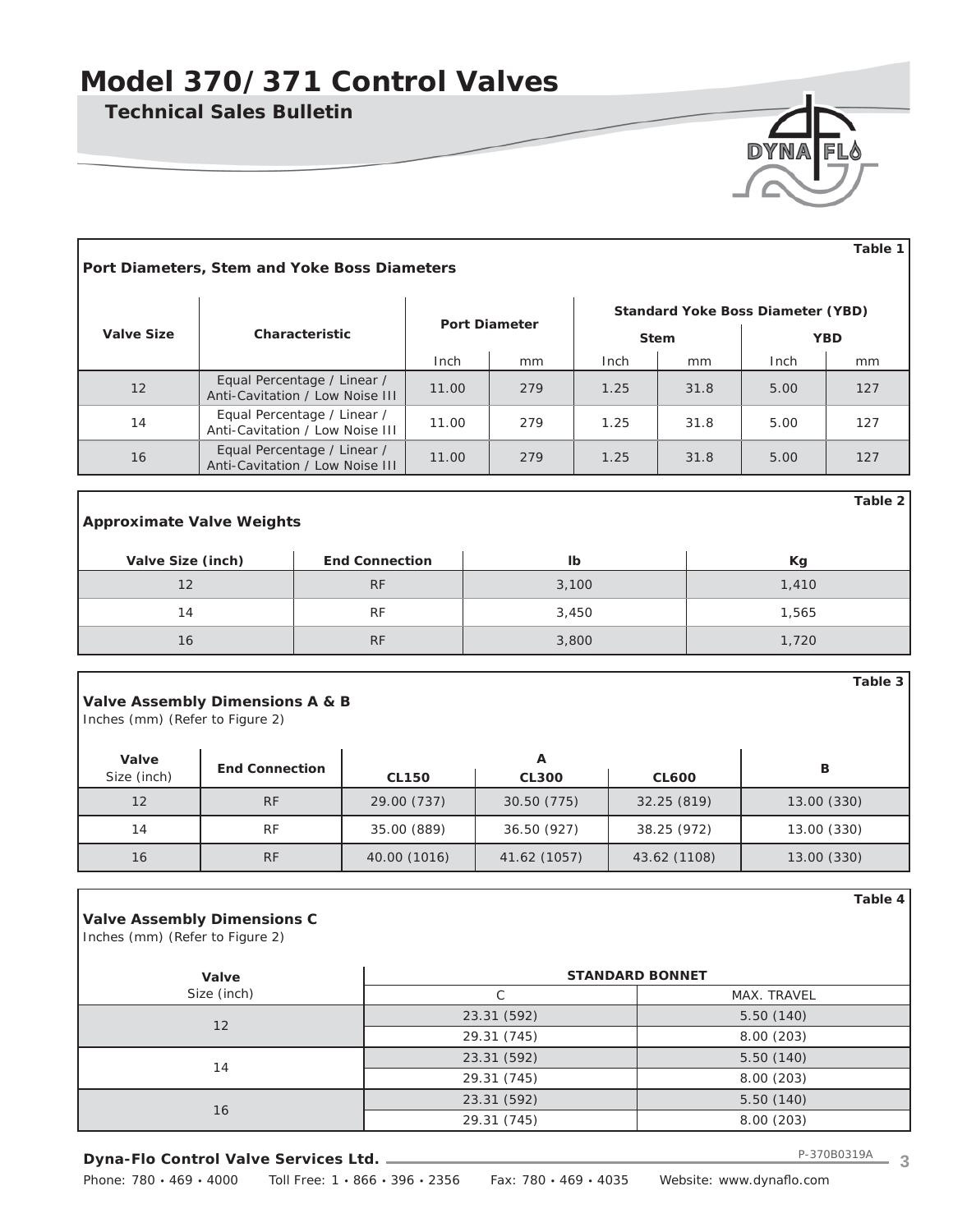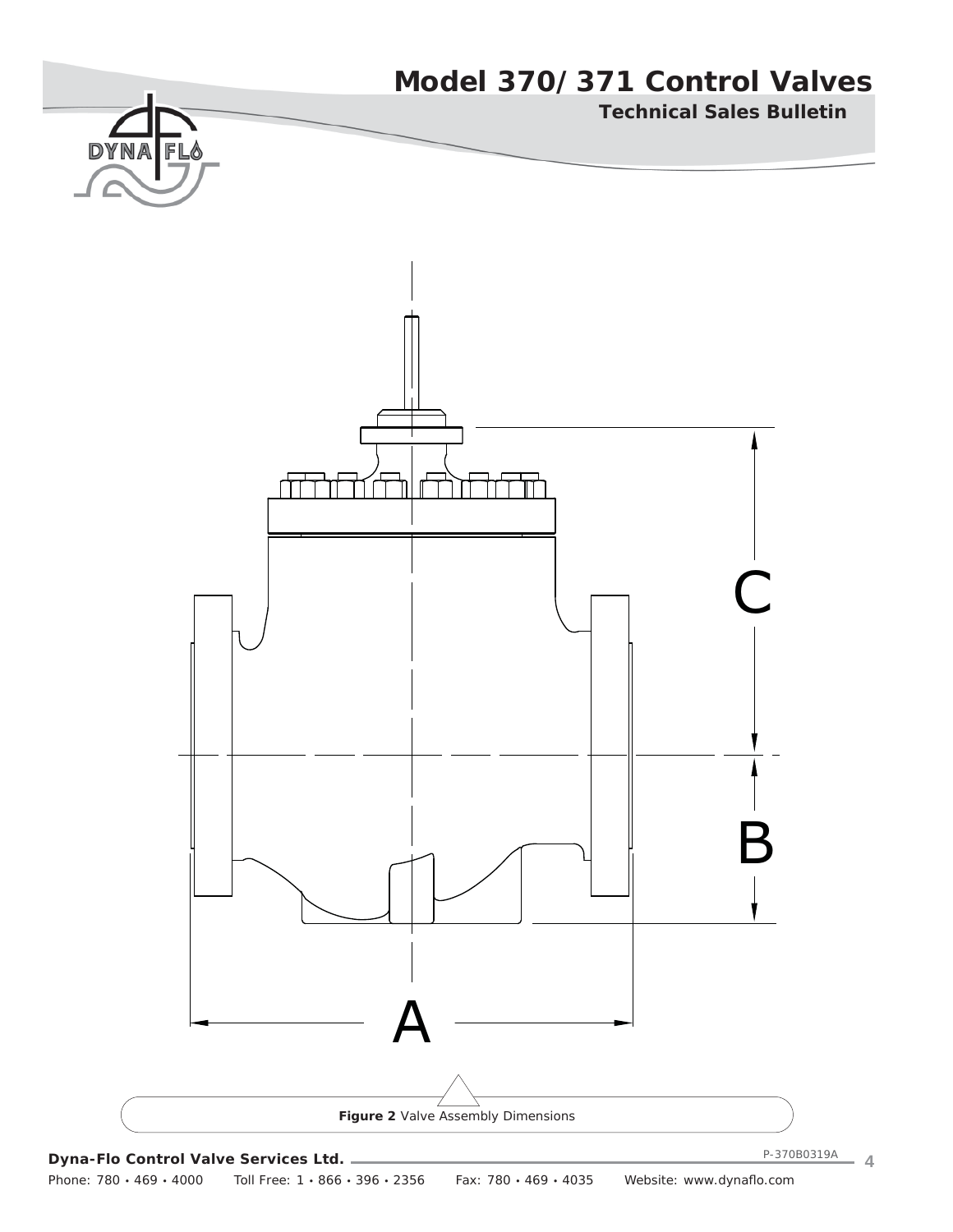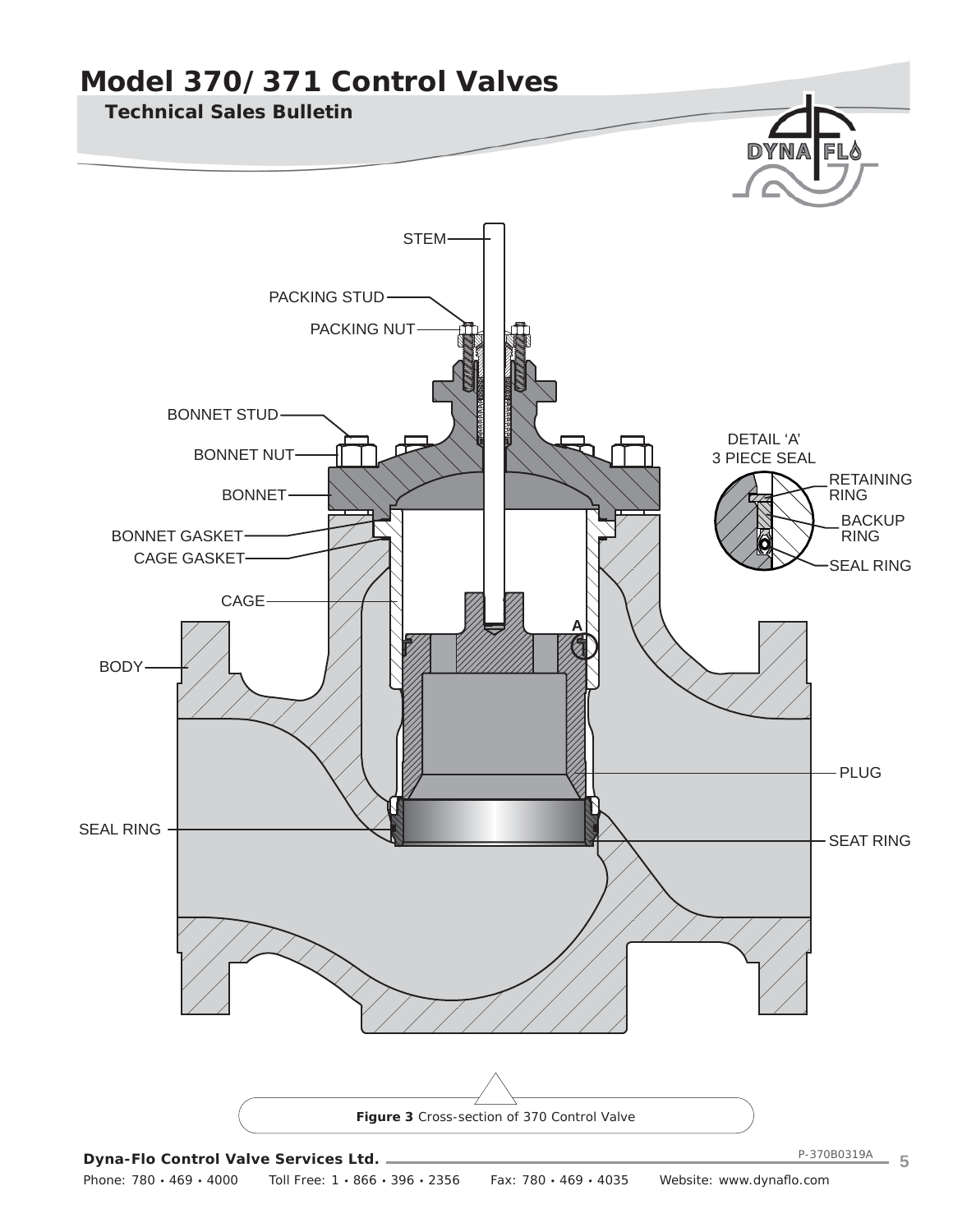

Phone: 780 · 469 · 4000 Toll Free: 1 · 866 · 396 · 2356 Fax: 780 · 469 · 4035 Website: www.dynaflo.com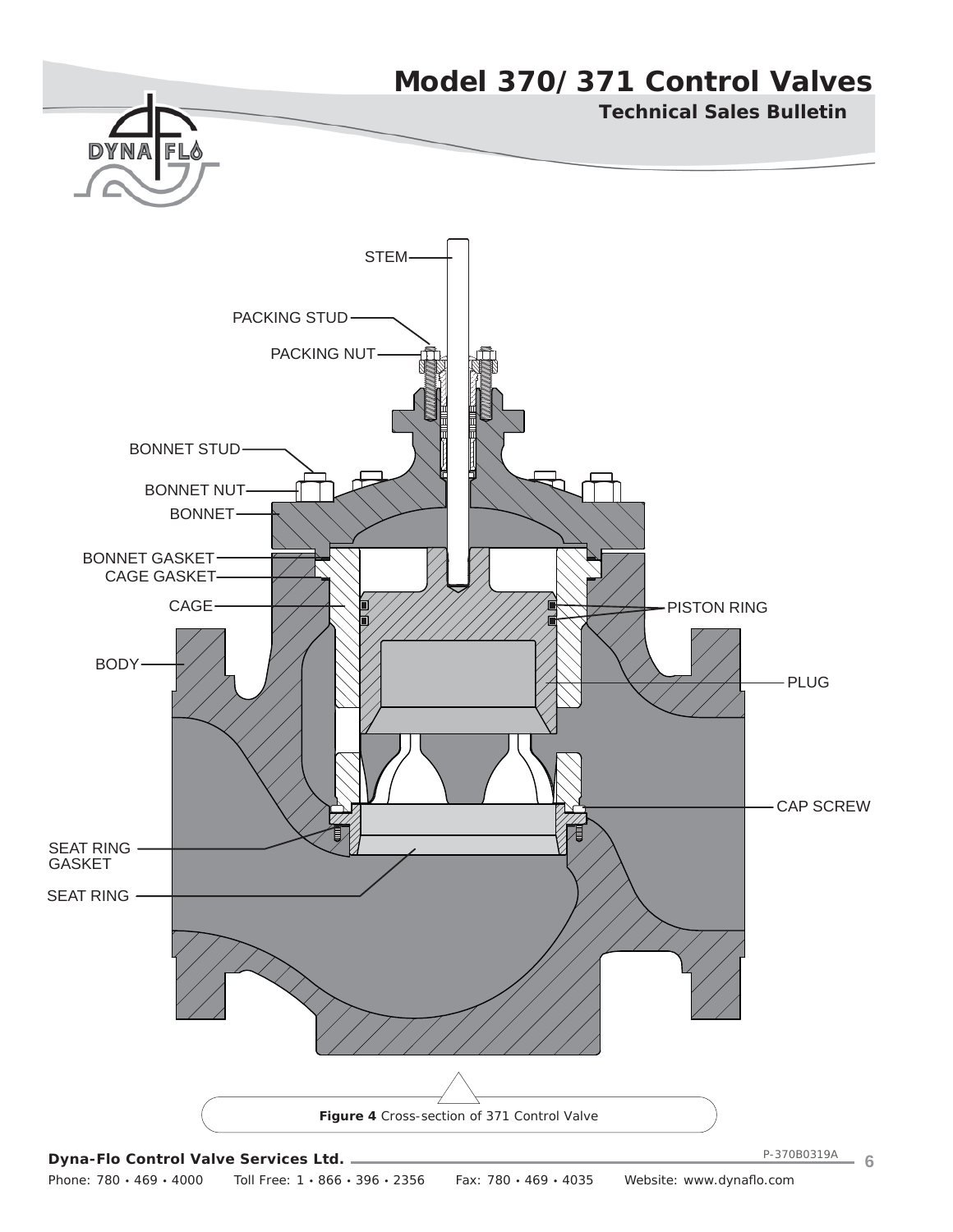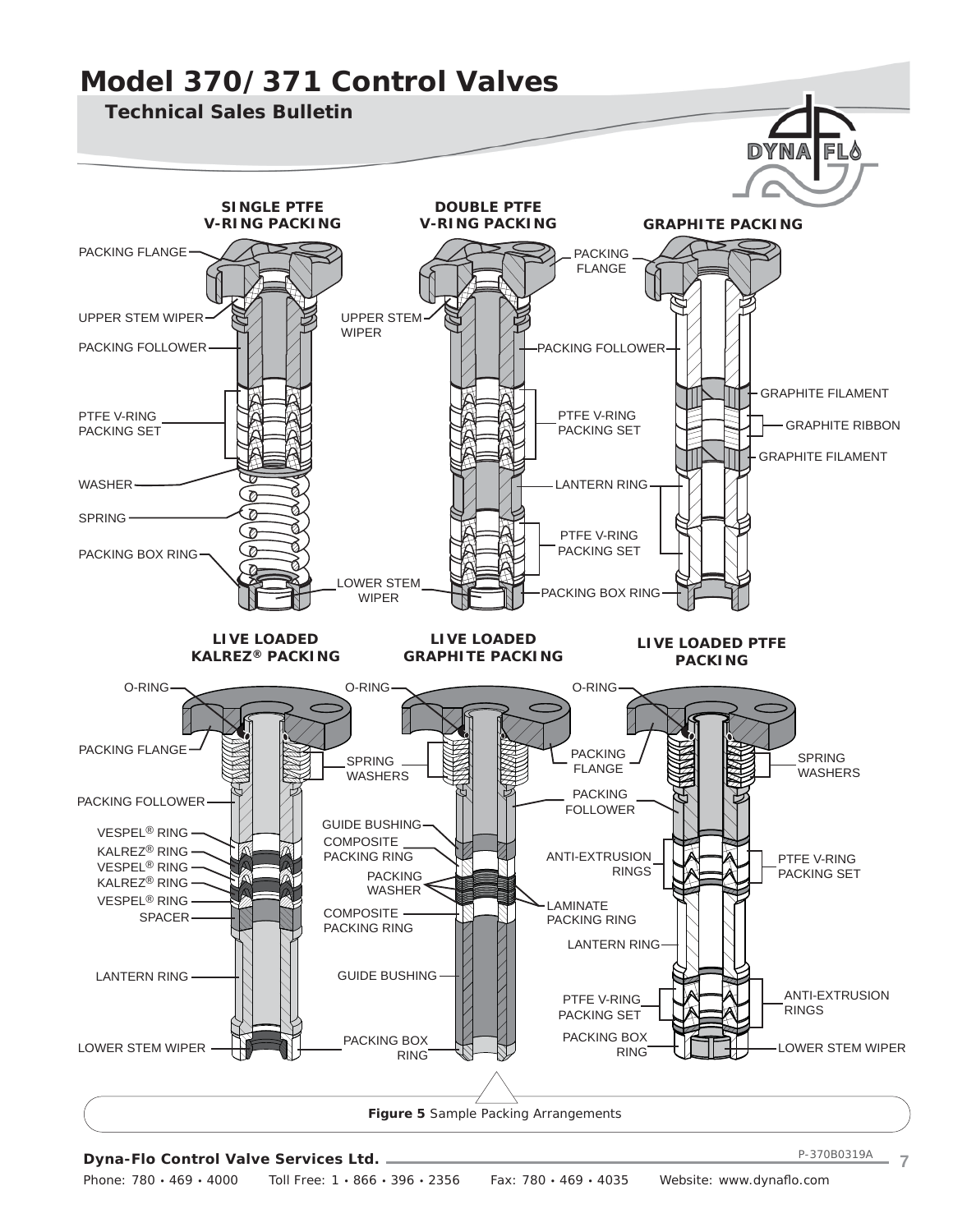

**Technical Sales Bulletin**

| Table 5<br><b>Typical Construction Materials and Temperature Limitations</b> |                                                                               |                                               |                            |  |  |  |  |  |  |
|------------------------------------------------------------------------------|-------------------------------------------------------------------------------|-----------------------------------------------|----------------------------|--|--|--|--|--|--|
| <b>Part Description</b>                                                      | <b>Standard Construction Material</b>                                         | <b>Temperature Limitation</b><br>$^{\circ}$ F | °C                         |  |  |  |  |  |  |
|                                                                              |                                                                               |                                               |                            |  |  |  |  |  |  |
|                                                                              | LCC (A350-LF2 Optional Bonnet)                                                | $-50$ to 650                                  | $-46$ to 343               |  |  |  |  |  |  |
| Body / Bonnet                                                                | CF8M (A350-LF2 Optional Bonnet)                                               | $-325$ to 1000                                | -198 to 593                |  |  |  |  |  |  |
|                                                                              | WCC (A182-F316 Optional Bonnet)                                               | $-20$ to $800^{(1)}$                          | $-29$ to $427^{(1)}$       |  |  |  |  |  |  |
| <b>Bonnet Gasket</b>                                                         | N06600 / Graphite                                                             | $-325$ to 800                                 | -198 to 427                |  |  |  |  |  |  |
| <b>Backup Ring</b>                                                           | S31600*                                                                       | Not Limiting Factors                          |                            |  |  |  |  |  |  |
| Cage Gasket                                                                  | N06600 / Graphite                                                             | $-325$ to 800                                 | -198 to 427                |  |  |  |  |  |  |
| Lantern Ring                                                                 | S31600*                                                                       | Not Limiting Factors                          |                            |  |  |  |  |  |  |
|                                                                              | <b>PTFE</b>                                                                   | -50 to 450                                    | $-46$ to 232               |  |  |  |  |  |  |
| Packing (Standard Bonnet)                                                    | Graphite                                                                      | $-325$ to $1000^{(2)}$                        | -198 to 538 <sup>(2)</sup> |  |  |  |  |  |  |
| Packing Box Ring                                                             | S31600*                                                                       | -325 to 1100                                  | $-198$ to 593              |  |  |  |  |  |  |
| Packing Follower                                                             | S31600*                                                                       | Not Limiting Factors                          |                            |  |  |  |  |  |  |
| Packing Flange                                                               | 1018 / Plated                                                                 | $-20$ to $400$<br>$-29$ to $204$              |                            |  |  |  |  |  |  |
| Packing Stud                                                                 | B8M                                                                           | $-325$ to 1100                                | -198 to 593                |  |  |  |  |  |  |
| Packing Nut                                                                  | 8M                                                                            | -325 to 1100                                  | -198 to 593                |  |  |  |  |  |  |
| Retaining Ring                                                               | S31600                                                                        | Not Limiting Factors                          |                            |  |  |  |  |  |  |
| Seal Ring                                                                    | Glass / Moly filled PTFE / N10276                                             | $-50$ to $450$                                | $-46$ to 232               |  |  |  |  |  |  |
| Piston Ring                                                                  | Graphite                                                                      | Not Limiting Factors <sup>(3)</sup>           |                            |  |  |  |  |  |  |
| Spring                                                                       | S30400                                                                        | Not Limiting Factors                          |                            |  |  |  |  |  |  |
|                                                                              | * All S31600 barstock is dual grade S31600/S31603 (316/316L).                 |                                               |                            |  |  |  |  |  |  |
|                                                                              | For temperatures above or below these standard temperatures consult Dyna-Flo. |                                               |                            |  |  |  |  |  |  |
| <b>NOTES:</b>                                                                | 1 - Flanged valve bodies are limited to 700°F (354°C).                        |                                               |                            |  |  |  |  |  |  |
|                                                                              | 2 - Oxidizing service limited to 700°F (371°C).                               |                                               |                            |  |  |  |  |  |  |
|                                                                              | 3 - Oxidizing service limited to -50 to 1000°F (-46 to 538°C).                |                                               |                            |  |  |  |  |  |  |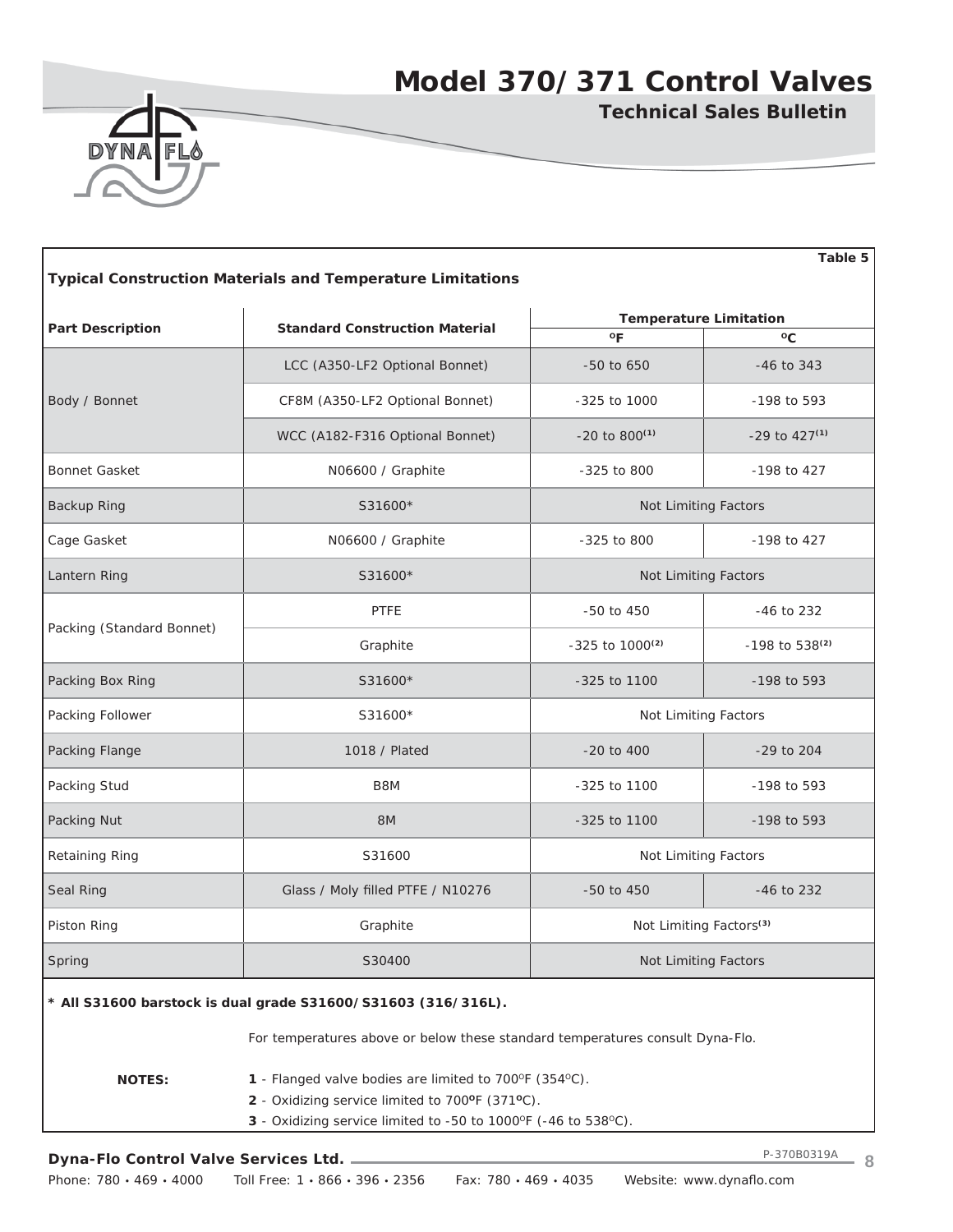**Technical Sales Bulletin**



| Table 6                                            |                   |                                    |                                             |               |  |  |  |  |  |
|----------------------------------------------------|-------------------|------------------------------------|---------------------------------------------|---------------|--|--|--|--|--|
| Maximum Pressure / Temperature Ratings Psig (kPag) |                   |                                    |                                             |               |  |  |  |  |  |
|                                                    | <b>ASME Class</b> |                                    | Material Pressure / Temperature Limitations |               |  |  |  |  |  |
| <b>Valve Body Material</b>                         |                   | $-50^{\circ}$ F ( $-46^{\circ}$ C) | $-20^{\circ}$ F ( $-29^{\circ}$ C)          | 450°F (232°C) |  |  |  |  |  |
|                                                    | 150               | 290 (1,999)                        | 290 (1,999)                                 | 185 (1,276)   |  |  |  |  |  |
| <b>LCC</b>                                         | 300               | 750 (5,171)                        | 750 (5,171)                                 | 685 (4,723)   |  |  |  |  |  |
|                                                    | 600               | 1,500 (10,342)                     | 1,500 (10,342)                              | 1,367(9,425)  |  |  |  |  |  |
|                                                    | 150               | 275 (1,896)                        |                                             | 183 (1,262)   |  |  |  |  |  |
| CF8M                                               | 300               | 720 (4,964)                        |                                             | 498 (3,434)   |  |  |  |  |  |
|                                                    | 600               | 1,440 (9,928)                      |                                             | 990 (6,826)   |  |  |  |  |  |
|                                                    | 150               |                                    | 290 (1,999)                                 | 185 (1,276)   |  |  |  |  |  |
| <b>WCC</b>                                         | 300               |                                    | 750 (5,171)                                 | 685 (4,723)   |  |  |  |  |  |
|                                                    | 600               |                                    | 1,500 (10,342)                              | 1,367(9,425)  |  |  |  |  |  |

| Table 7<br><b>Trim Option and Temperature Limitations</b> |                                                                   |                           |                                         |                                                                                                     |                                          |                           |  |  |
|-----------------------------------------------------------|-------------------------------------------------------------------|---------------------------|-----------------------------------------|-----------------------------------------------------------------------------------------------------|------------------------------------------|---------------------------|--|--|
|                                                           |                                                                   | Temperature Limitation(3) |                                         |                                                                                                     |                                          |                           |  |  |
| <b>Trim</b>                                               | <b>Valve Plug</b>                                                 | <b>Stem</b>               | Cage                                    | <b>Seat Ring</b>                                                                                    | Minimum                                  | Maximum                   |  |  |
| L1                                                        | S41000                                                            | S20910                    | S17400 H1075                            | S17400 H1075                                                                                        | $-20$ <sup>o</sup> F<br>$(-29^{\circ}C)$ | 800°F<br>$(427^{\circ}C)$ |  |  |
| $L2^{(2)}$                                                | $S31600^{(1)}/$<br>Alloy 6 Seat & Guide                           | S20910                    | $S31600^{(1)}/$<br><b>Chrome Plated</b> | $S31600^{(1)}/$<br>Alloy 6 Hard Face                                                                | $-325$ °F<br>$(-198$ <sup>o</sup> C)     | 650°F<br>$(343^{\circ}C)$ |  |  |
| <b>NOTES:</b>                                             |                                                                   |                           |                                         |                                                                                                     |                                          |                           |  |  |
|                                                           | (1) - All S31600 barstock is dual grade S31600/S31603 (316/316L). |                           |                                         |                                                                                                     |                                          |                           |  |  |
|                                                           |                                                                   |                           |                                         | (2) - Metal trim parts compatible with NACE MR0175/ISO 15156. Environmental restrictions may apply. |                                          |                           |  |  |
|                                                           | (3) - Refer to Body Material Temperature Limitations.             |                           |                                         |                                                                                                     |                                          |                           |  |  |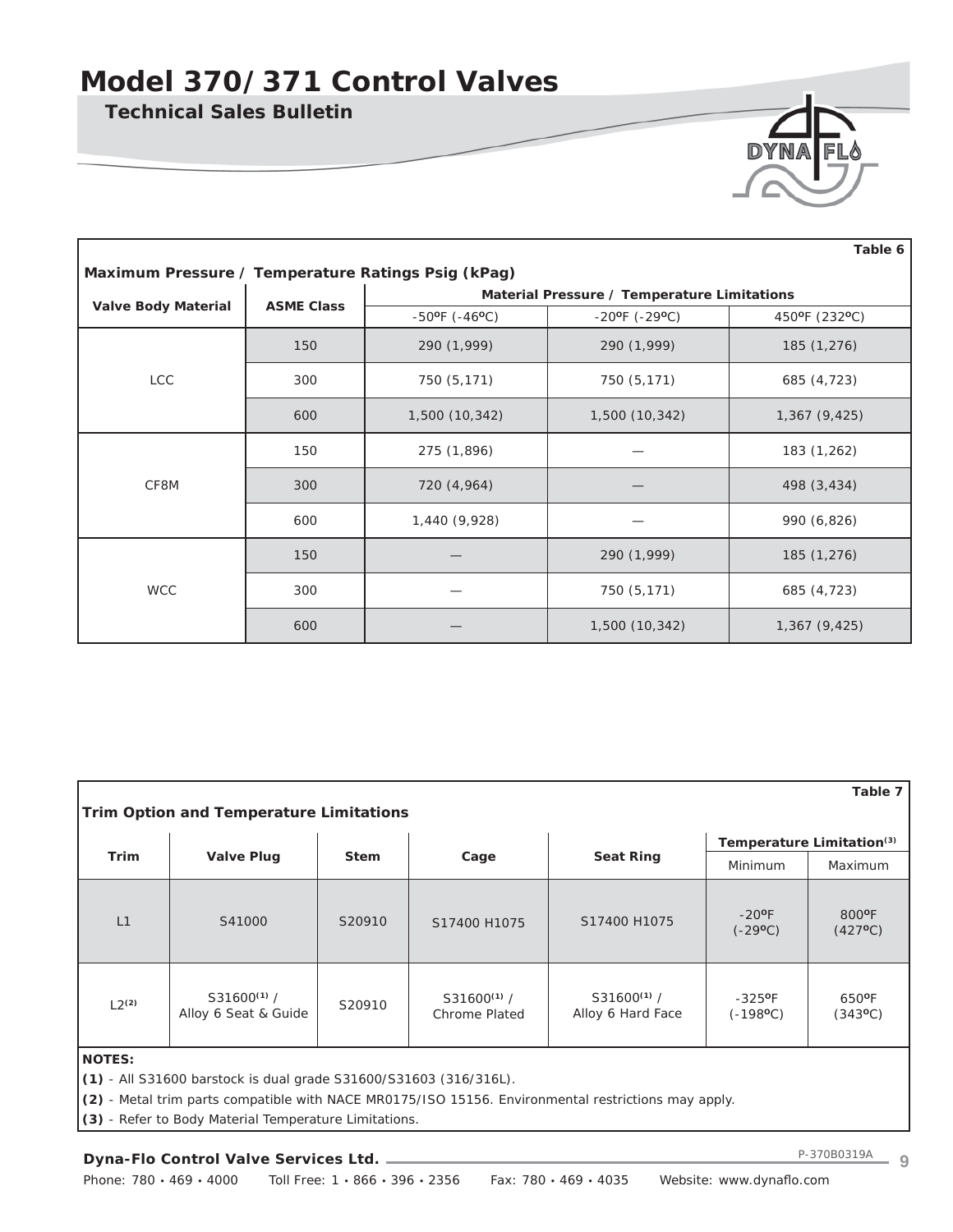**Technical Sales Bulletin**



 **Table 8 Body to Bonnet Bolting Temperature Limitations Body Material Asme Class Bolt/Nut Material Temperature Limitations** Min. **O**F Max. **O**F Min. **O**C Max. **O**C LCC 150/300/600  $B7/2H^{(1)(2)}$  -50 650 -46 343 B7M/2HM<sup>(3)</sup> -50 650 -46 343 WCC 150/300/600 B7/2H<sup>(1)(2)</sup> -20 800 -29 427 B7M/2HM<sup>(3)</sup> -20 800 -29 427 CF8M 150/300/600 B7 Fluorokote #1 / 2H Fluorokote #1 (Standard)**(2)** -50 | 500 | -46 | 260 B8M/8M<sup>(1)(2)</sup> -325 800 -198 427 B7M Fluorokote #1/ 2HM Fluorokote #1<sup>(3)</sup> -50 500 -46 260

**NOTES:**

**1** - Standard non-NACE option.

**2** - NACE MR0175/ISO15156 Non-Exposed Bolting option (Bolting that is not directly exposed to sour environments and is not to be buried, insulated, equipped with flange protectors, or otherwise denied direct atmospheric exposure).

**3** - NACE MR0175/ISO15156 Exposed Bolting option (Bolting that will be exposed directly to the sour environment or that will be buried, insulated, equipped with flange protectors, or otherwise denied direct atmospheric exposure).

## **MAXIMUM SIZING COEFFICIENTS**

**GLOBE BODY VALVE FLOW DOWN**

**FULL PORT EQUAL PERCENTAGE CHARACTERISTIC**

| <b>Valve Size</b><br>Inches | Port<br>Inches (mm) | <b>Travel</b><br>Inches (mm) | Coefficient | <b>Percentage of Valve Travel</b><br>100% |
|-----------------------------|---------------------|------------------------------|-------------|-------------------------------------------|
| 12                          | 11(279)             | 5.50(140)                    | $C_V$       | 1380                                      |
| 14                          | 11 (279)            | 5.50(140)                    | $C_{V}$     | 1397                                      |
| 16                          | 11 (279)            | 5.50(140)                    | $C_V$       | 1595                                      |
|                             |                     |                              |             |                                           |

NOTE: For the complete list of sizing coefficients refer to catalogue P-CVSM.

**Table 9**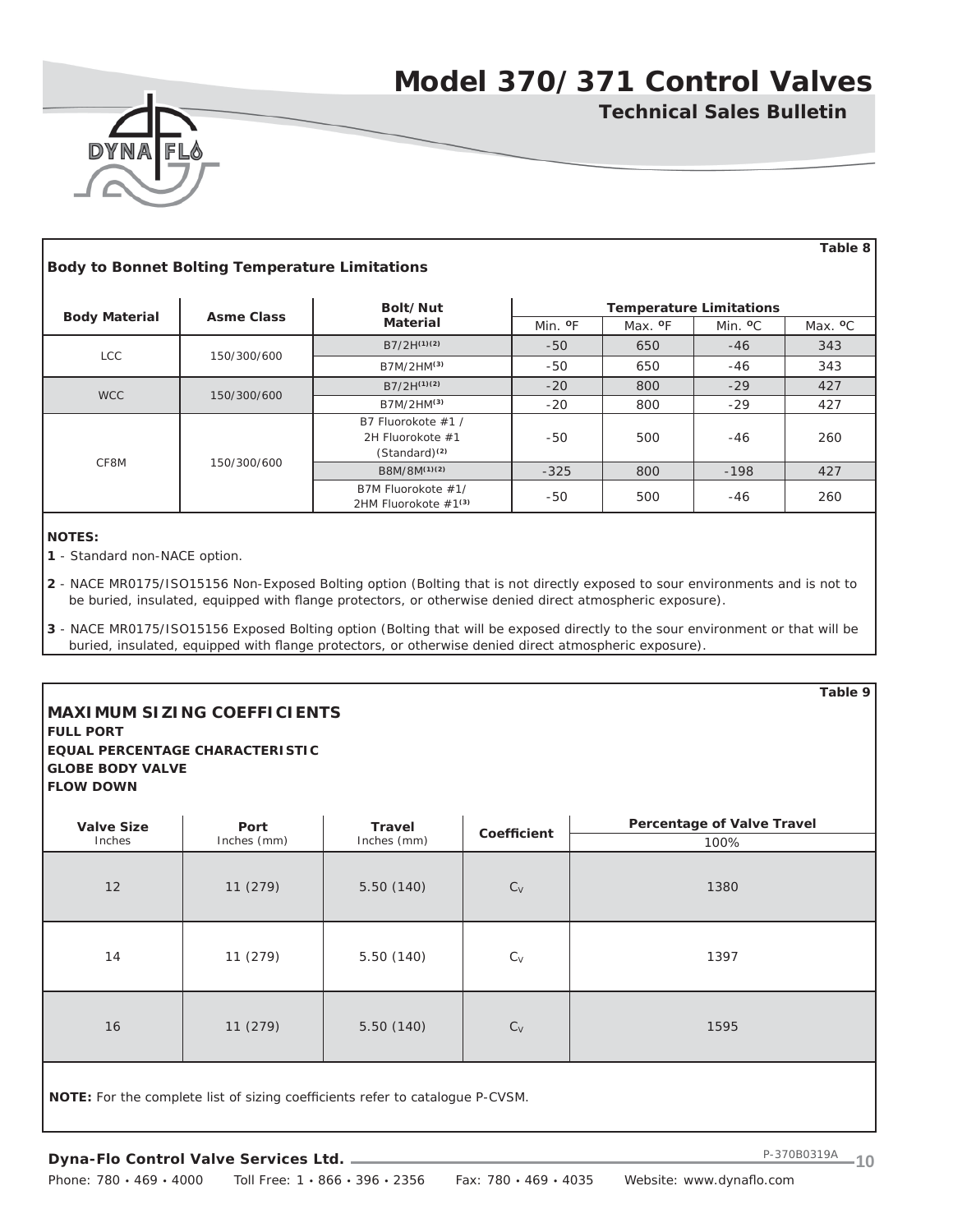**Technical Sales Bulletin**

## *Our Commitment to Quality*

Dyna-Flo is committed to continuous improvement. While all efforts have been made to ensure the accuracy of the content in this document, modifications or improvements to the information, specifications, and designs may occur at any time without notice. This document was published for informational purposes only, and does not express or imply suitability, a warranty, or guarantee regarding the products or services described herein or their use or applicability.

Neither Dyna-Flo Control Valve Services Ltd., nor any of their affiliated entities assumes responsibility for the selection, use and maintenance of any product. Responsibility for selection, use and maintenance of any product remains with the purchaser and end-user.

**Dyna-Flo Control Valve Services Ltd.** Phone: 780 · 469 · 4000 Toll Free: 1 · 866 · 396 · 2356 Fax: 780 · 469 · 4035 Website: www.dynaflo.com